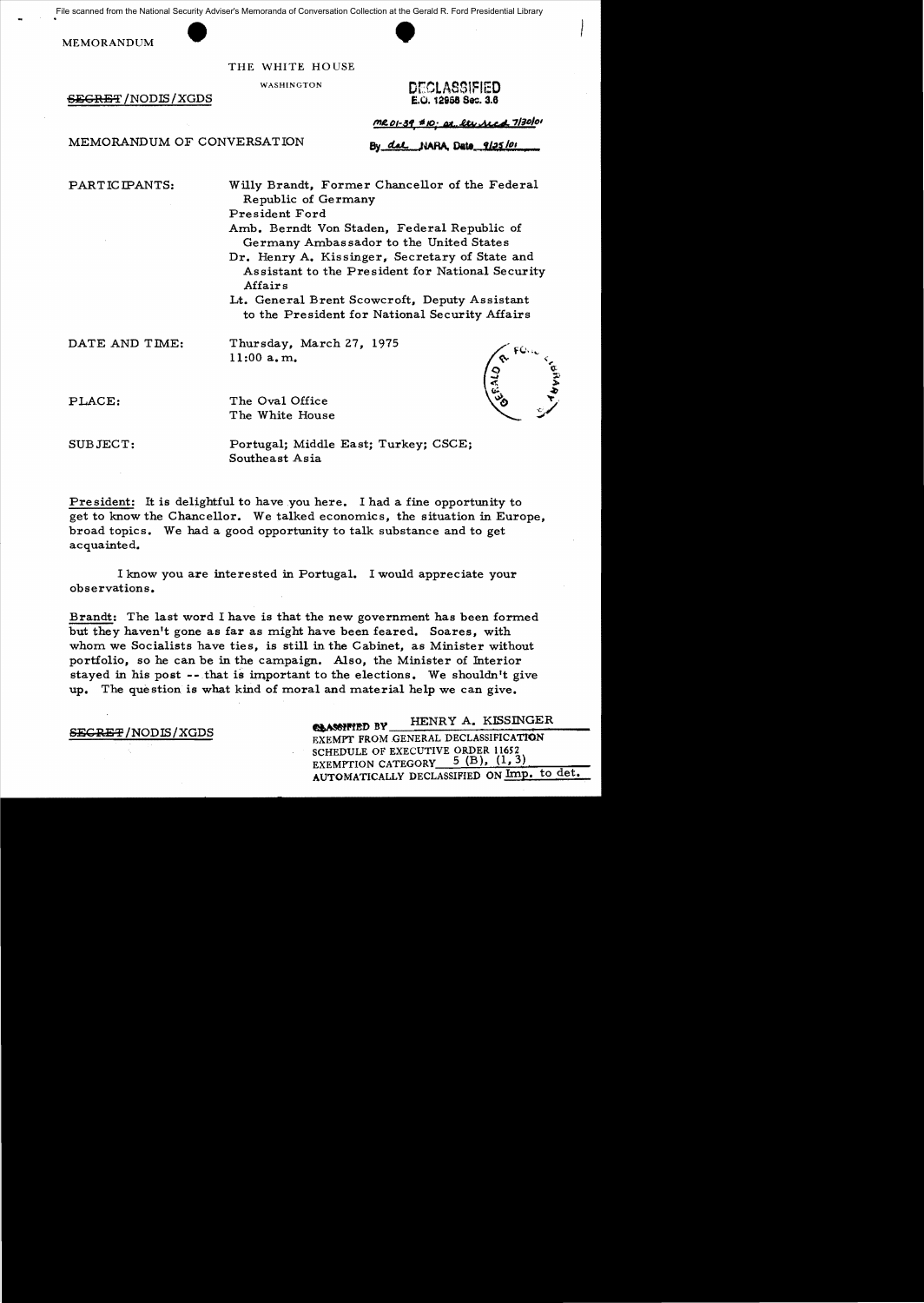# ~ECR~~/NODffi/XGDS •

We have done a little. The Dutch did some and the Swedes did. I plan to get a little group of officers together to try to make contacts.

President: Are the military in the grip of the Communists?

Brandt: Some are Communists, some are Social Revolutionaries. Like Peron. There are Cubans among them. The Soviet Union may not be playing so critical a role. They may be playing a more minor role.

Kissinger: But wouldn't it be even harder to manage if they had a rabid left dictatorship?

Brandt: It's difficult to say, but it may go like Finland. They had a difficult period but got the Communists out eventually.

President: What effect will the election have?

Brandt: The Socialists will be stronger than the Communists if they don't falsify the results. They plus the PDP will be much stronger. Soares says he will be tough and if he doesn't get represented proportionally, he will go underground. But the Revolutionary Council looks like it will continue to playa dominant role.

President: What will be the parliamentary role?

Brandt: Their main task will be to draft a Constitution. Then they will have elections for parliament.

President: I have read that Cunhal is very able.<br>Brandt: He seems to be able and may be relatively ind the Soviet Union. Brandt: He seems to be able and may be relatively independent vis-a-vis

President: It would certainly complicate our situation in NATO.

""':, "~',.

Kissinger: The Portuguese representative will also get MBFR information the Soviet Union.<br>
President: It would certainly complicate our situation is<br>
Kissinger: The Portuguese representative will also get<br>
when it goes to the NAC.

President: I appreciate Schmidt's phone call.' We certainly are willing to work with you.

Brandt: I talked to the Latin Americans about this, and the Venezuelans and Mexicans were very interested. They were concerned about the

z.

#### SECRET/NODIS/XGDS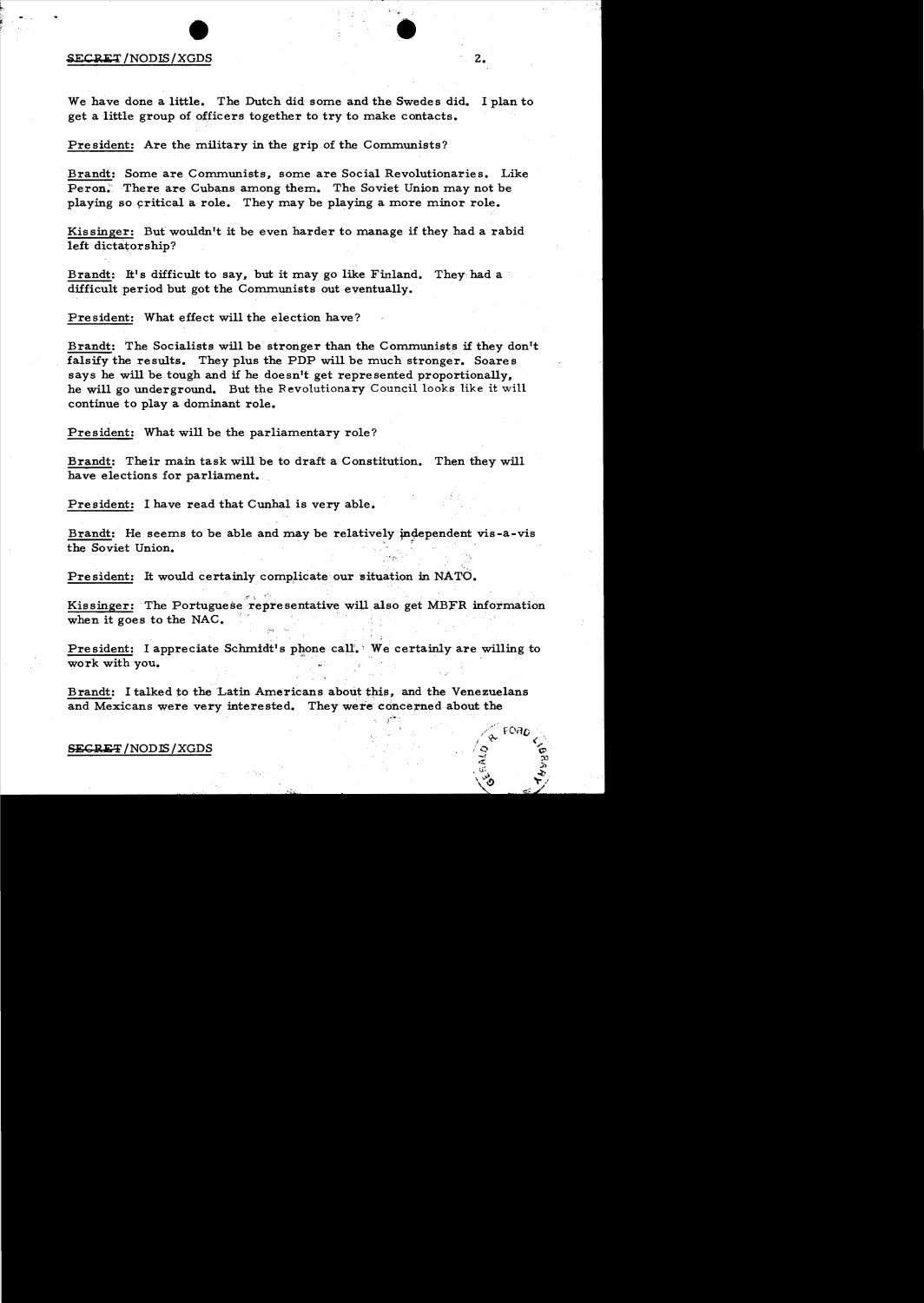#### $S_{\rm EGRBF}/{\rm NODIS}/{\rm XGDS}$  3.

influence on Spain. Spain is very different from Portugal, but it could have an impact. We would like to see a gradual evolution in Spain and I can eventually see them in the European Community.

President: Let's talk a bit about the Middle East. We are disappointed in the Middle East, naturally. We made a massive effort which would have gone a long way toward peace. I am not optimistic about what may happen at Geneva. I think Israel may be disappointed at the prospects of Geneva. Any help you can give...

Brandt: I don't know when I will see any of them. Based on my talks with Allon, I thought there would be more flexibility.

President: We did too. I spoke with Rabin, with Allon, with Mrs. Meir, and we had the same impression. We can see a difficult situation in Geneva.

Kissinger: I told Mr. Brandt to see if he and Schmidt can try to induce flexibility of mind. They have thwarted us and now they seem to be doing the same with Geneva -- to return to the period after the '67 war. That would mean a war.

President: Stalemate certainly would enhance the chances of war, with all the dangers of a confrontation, a new embargo.

We must seek to avoid a stalemate and we may be forced into a different relationship with Israel. We have to look to our self-interests.

Brandt: Has Sadat been weakened?

President: I think he will have to align himself more with the other Arabs. If he does that, he may be all right.

Kissinger: We heard he is likely to suffer because of his orientation with us. Even if he moves to the radicals, they all know it is his second choice.

Brandt: I met with him and was amazed at how close he feels to the United States. He said he had daily contact with two leaders  $-$ - Bournedienne and Faisal. Now one is dead. The Vice President is there now.

President: Yes. He met there with Sadat. We feel we have a very<br>constructive relationship with him.<br> $\sqrt{2}$ SECRE'f /NODIS /XGDS f? <sup>l</sup> \~ ~ \() .,.. ,./ '-- , ... ~ "",'

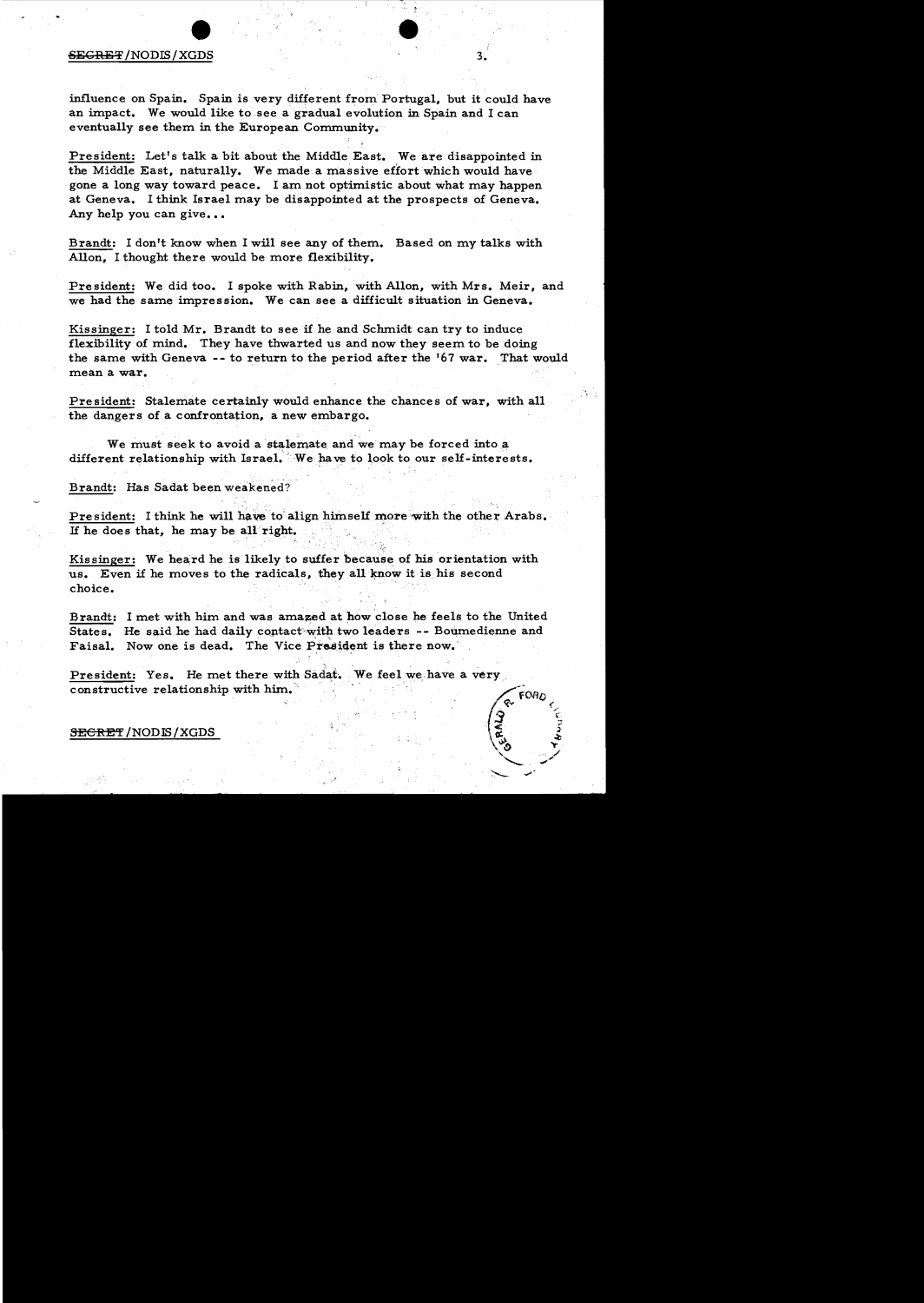### SECRET /NODIS/XGDS 4.

Brandt: I thought he was in danger of forgetting there was another great power.

President: We are also concerned about Turkey. We are doing what we can but Congress is difficult. H Turkey moves away from NATO it would be very serious.

Kissinger: Germany has many Turks working there.

Brandt: I met with Ecevit. He was flexible but he said that as time goes on it is more and more difficult to reduce the Turkish area of Cyprus. He thinks the Greeks now understand that there will be only two zones. not cantons. That is important -- that, and some reduction of the zone.

President: What is it now -- about 40 percent?

, ' Kissinger: Bitsios said they would settle for 20-28 percent. The Turks are willing to go to  $30-35$  percent. We are close, but as long as they think they can run to Congress....

Brandt: Ecevit told Waldheim he would settle for 30 percent.

Kissinger: If Ecevit were Prime Minister it would be settled in one month. The problem is that only the Parliament can dissolve itself.

Von Staden: It's similar to our structure.

 $\mathcal{L} = \left\{ \begin{array}{ll} \mathcal{L}_{\mathcal{A}} & \mathcal{L}_{\mathcal{A}} \geq \mathcal{L}_{\mathcal{A}} \ \mathcal{L}_{\mathcal{A}} & \mathcal{L}_{\mathcal{A}} \geq \mathcal{L}_{\mathcal{A}} \end{array} \right.$ 

President: They have more than five major parties.

Kissinger: They have two major fairly balanced ones and some minor ones. Ecevit gambled and lost last fall. They were all afraid of his popularity' and blocked him. '

If'

President: We are hamstrung because of the aid cutoff. I can't certify that there has been progress and the cutoff has taken place. The Greek' opposition is very vocal and there are some tough Congressmen. I think we can get something through the Senate but it looks impossible right now in the House.

What are your thoughts on CSCE?

Brandt: My feelings are that we should bring it to a conclusion. It has been a good exercise  $-$ - developing positions and discussing with the other

 ${\tt SECREF}$  /  ${\tt NODIS}$  /  ${\tt XGDS}$ 

 $\frac{1}{3}$  ,  $\frac{1}{9}$ 

 $\sqrt[3]{\circ}$  ,  $\vec{r}$  $\searrow$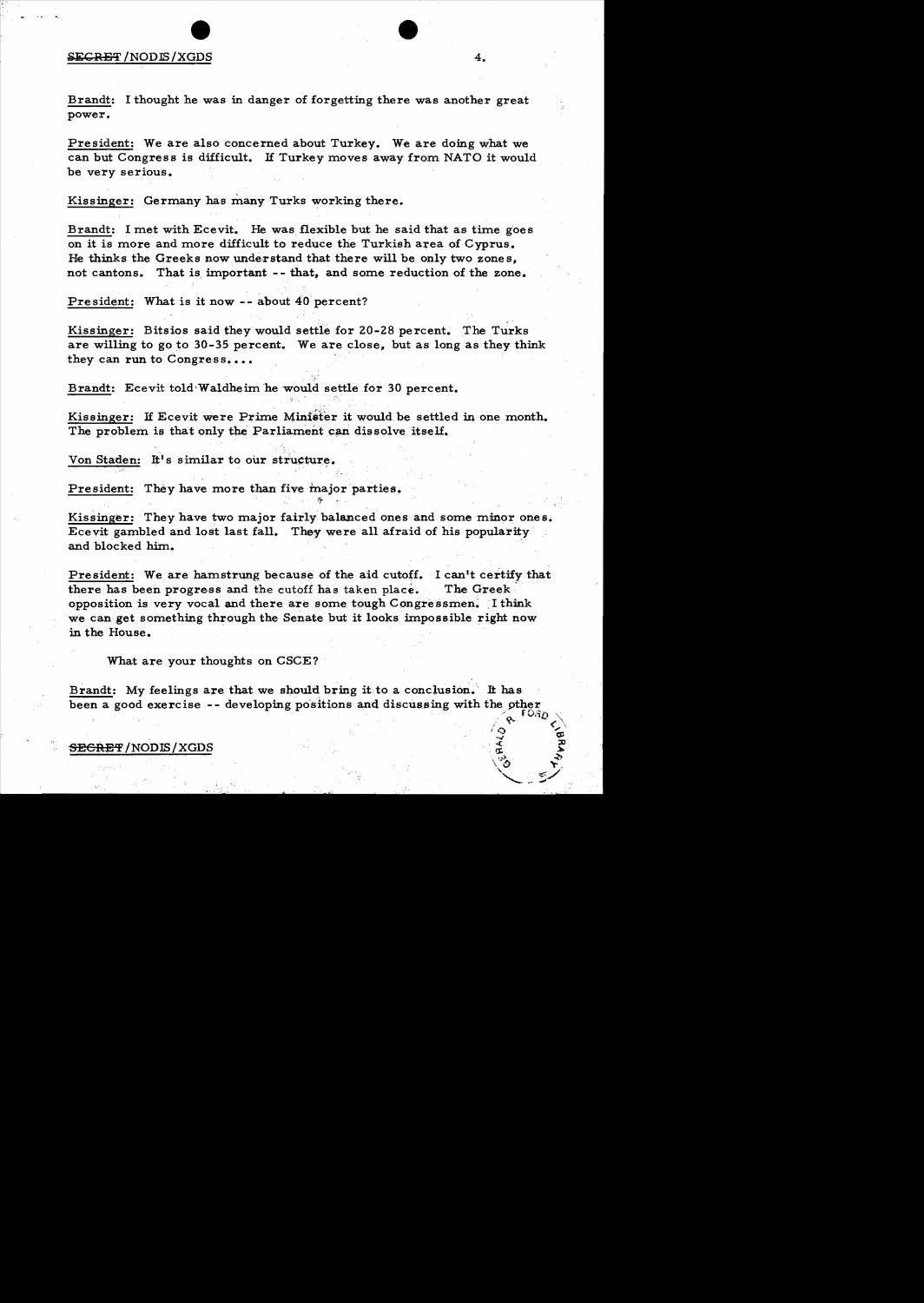## $\bullet$  $S$  is the second second second second second second second second second second second second second second second second second second second second second second second second second second second second second second

side in a way I wouldn't have thought possible. This is one more way which links the United States and Canada to Europe, in a way that is not derived from the last war. This shows that the United States, like the Soviet Union, is a European power, not just as a result of World War IL The Soviet Union talks about a permanent secretariat. The West isn't in favor of that, but I would recommend -- and my Government agrees, I think - - that after one or two years the Foreign Ministers should meet to review the results of the agreement.

Kissinger: We are basically in favor.

Brandt: It gives the Communists something to work for.

Kissinger: It puts pressure on them not to be intransigent.

Brandt: I would move it from Helsinki to Vienna also. It would be less under Soviet influence.

President: We would appreciate any help with Israel. It is a difficult period and we have to be firm. Any help to avoid stalemate will be helpful.

Brandt: May I make one remark on Southeast Asia? It is very hard to make up my mind on what is right, but you should know that whichever way you decide, it would not influence our belief in the vitality of the United States and its institutions.

President: It is a very difficult situation. It is a tragedy for those of us who have supported President Johnson and President Nixon. I haventt made a decision, but my feeling is to be strong. On a worldwide basis, too.



SECRET /NODIS/XGDS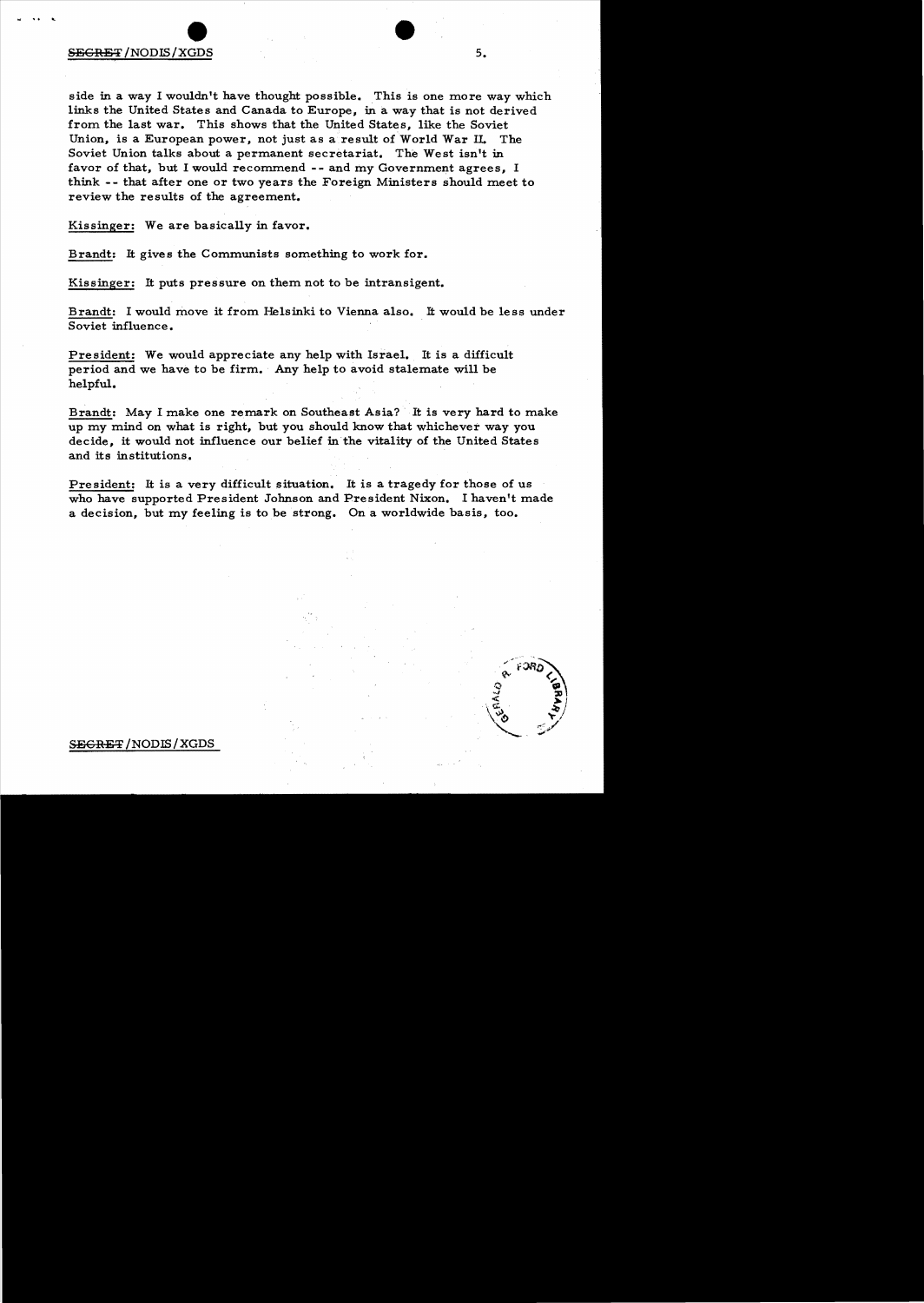Gours at Pulm Song  $P'_1$ Brandt/K/barstælen Pression Small talk and thexis  $\mu_{\text{max}}$ P It deport has you have, the had fine of portioning Je jet in home Chome: We cathed con, est in Em, troud topics, breed opport to talk subs. + 6 pet a cycombial B hastward is now out his brun family by present gand us far as bright home been feared. PDP, as forhomo Eur présents bruction, es villain calment ups partielles. vo bis post-ingotant to chitras We shouldn't qui up- Quartin is what hid of mount + mothial hilp we can give ble how done a with. Doth did + Smilles chil. I plante get a bitte group of offrices. together to try a make untaken P. an though mil milit flants? B. Soumain Unists, sont au Social Ros, bita Krons. Marcone Entone any than, SU may not he playing so interior with They may be playing a near mour when K But muldet it we even harder to may if they had a ration left distribution B Dig & 7 7, lat it mot jo like Finland. They B Sverstadt with her storyer then counts if they don't potreje casadte Than plus POP will binning druitgit up propaticul, la mill gourn duquand.<br>But S R c help film et mill continue of by a dominist  $\Delta s$ I what well be parliamenty inde B Therman Task mill be a chyt const. The they will have electric for partners to **DECLASSIFIED** AUTHORITY frame 01-39, 210; 46 Ha. 7/30/01 BY  $\frac{1}{2}$  NLF, DATE  $\frac{5}{46}$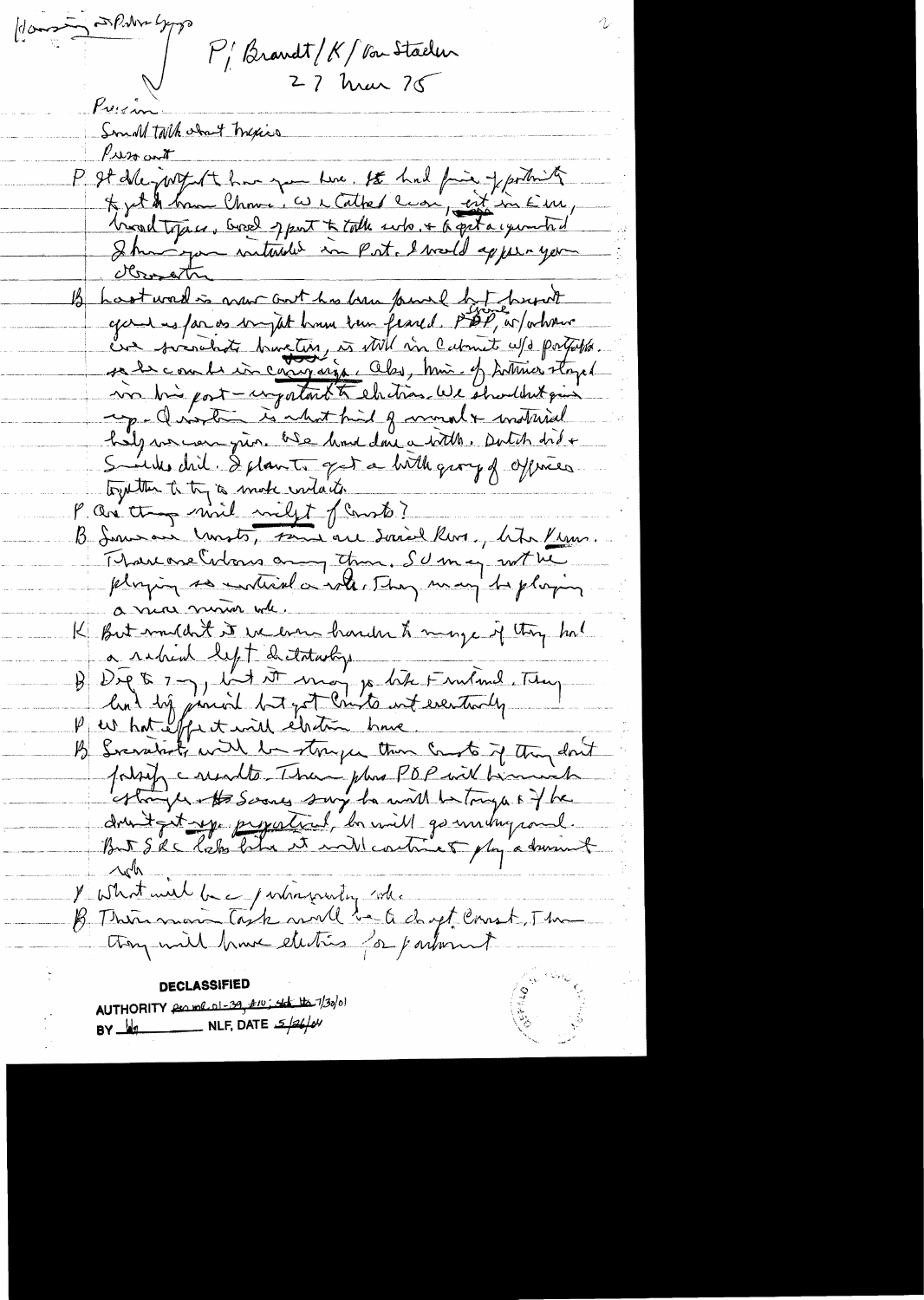P Just that Crowned is weg able<br>B Ha sino K b all the partie whathat milyt en a vio e S-V. P It mande entante emplicate au situation in NATO.<br>R Prt, ceptaliste schmitte info when it gost NAC<br>P desperante schmitt phone coll. We untained within were in interested Fly and contain librat replace To Epain + ann mutually see them in EC We dropp til in ME, We minha mossive effect wh in mill have opone a long way toward pena. I hat cytimister obent what was knyen at cerema. I think belgijn van june en sommelon ny Talk w all a sont there would be more flyching Part lit to. 2, port cor Robin alla Mais, + rue Garner IL & LA Brandt & en 1 Schmatte un ty To induce perid pter let was That world man a com. P Stationate containly model entrance changes of wom w/all celon que of confrontation, interrys. We must seek to avoid statements + me may be faced salf intraste. Has Sadot barrymotional P & truck ha with home to drip his if we w/ cothes Anato. If he does that, he are in all ingert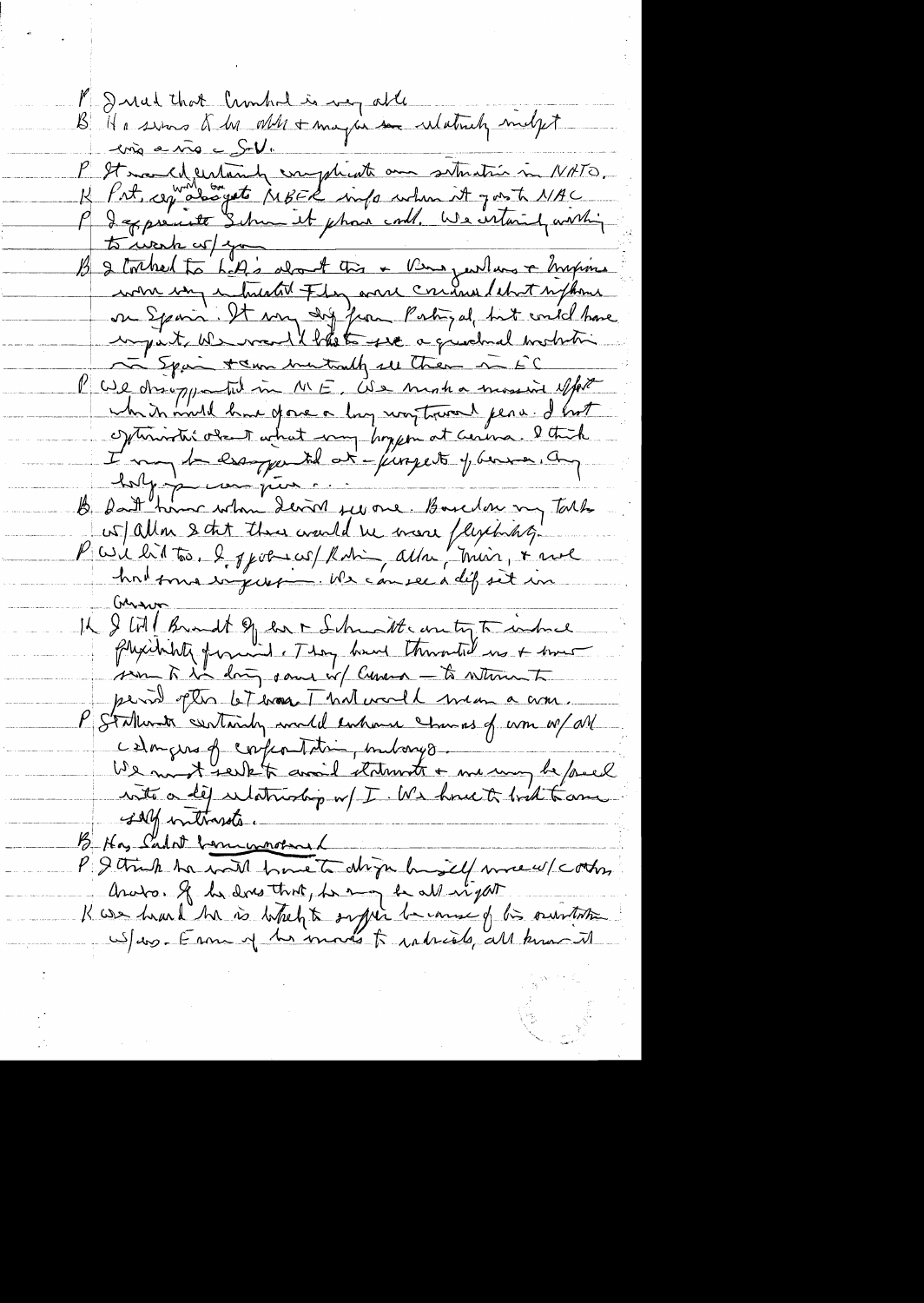Speech suptly Tuns Ha Rake lyse in his son zol china B In it him + mos amazed at home close to fock Santat there ma Yes He most a) salat. We feel us home very environte B setat he was in danger of forgetting that was another girat power. P Géo des vincentaint Turke, Weding what we<br>come hut lang diffruit & Turkey moves may for George has mong Turks 13 & mut w/ E cent . He was flapitie but the suit estime govern it knows more diff to nature = T area of by pres To He Chiko c Creates with much that there will heary 2 goues, not emitors. That is injutant - That + some enduction gc zone, P Wholet the sure, elect 40? K Bitsing eard they would rettle for 20.28%. Turks and evelying to p to so-y T %. A we are close, but on May as they think they can sum to Cary ... O Did Einst Fill Waldhum be mort fattle for SIL K & Eurit vier par it mont des seit tel mi (ms. Put is  $\Im \geq$ US Semilar trans structure P They have more than 5 propre parties K Man hour 2 major vous fairly todouvelous + moise aus.<br>Eccrit qualitat lot loot fait. V US hawdrug because of wholf, deant cent progress + come intoff liter place. Comb opposition is viny around vocal+ the an sure tough Congression. I trick me Langet something theme Indte both looks my south wight word in flowse. What why that onlect B setten dans feeling are we should find it to a condension It has firm a good sperses - daying parties observing